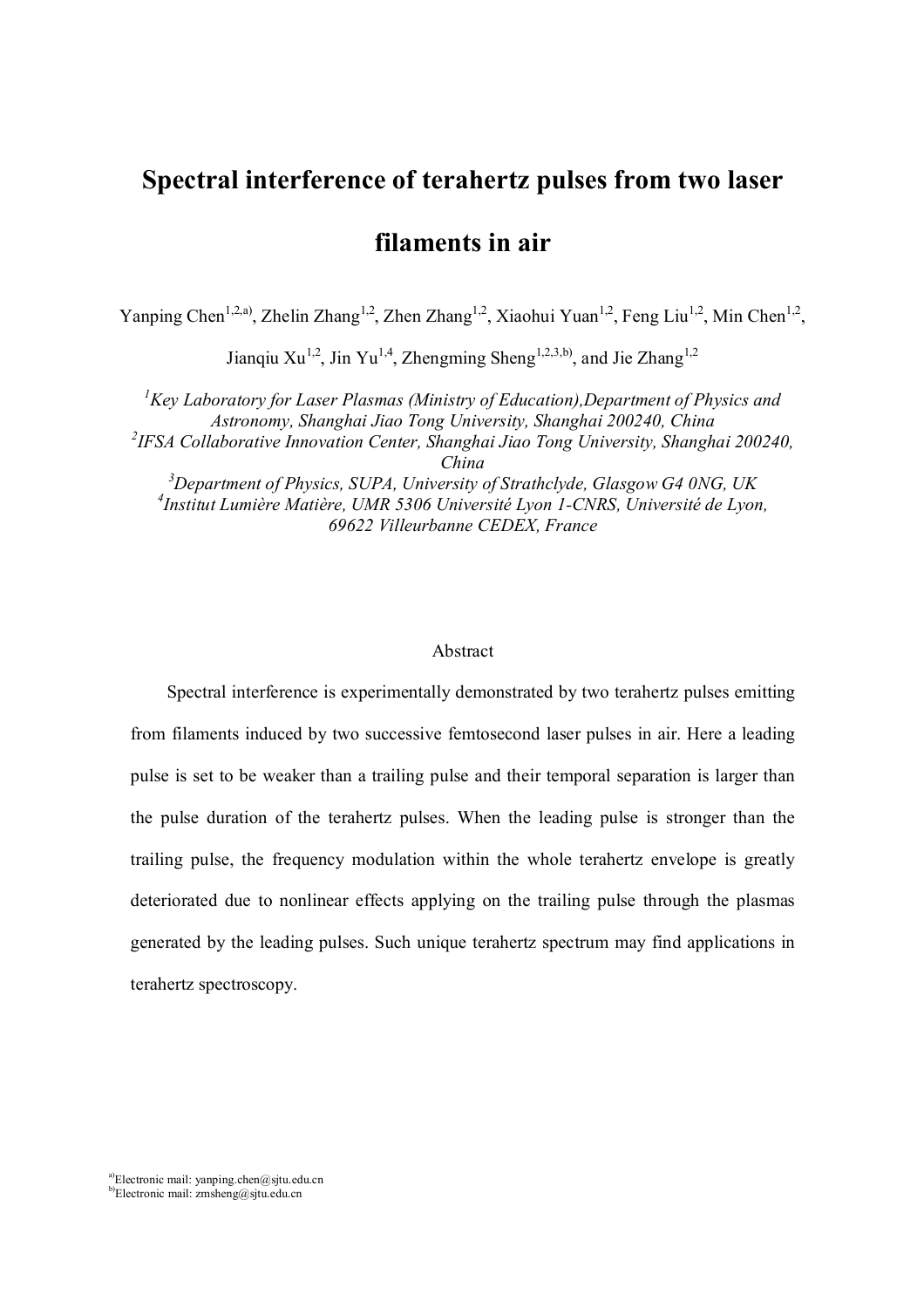The technique of terahertz time-domain spectroscopy (THz-TDS) emerges to become valuable for potential applications in many areas such as security, communication, and medicine etc. For example, in the security area, not only can THz waves propagate through cloths and packaging materials but also they can be used to identify immediately most of the hidden explosives, which feature unique "fingerprints" within terahertz region [1-4]. Laser-induced plasmas, photoconductive terahertz antennas, and nonlinear crystals are effective terahertz emitters to generate broadband terahertz pulses which can be used for terahertz time-domain spectroscopy [5-8]. In some occasions, however, these terahertz sources are not powerful enough to provide reliable spectra, especially in the case that the THz-TDS system is working in a reflective mode. The normal way to obtain a more reliable terahertz spectrum is to increase the data-acquisition time.

In this Letter, we demonstrate spectral interference of two terahertz pulses emitting from femtosecond laser filaments with temporal separation larger than the pulse duration of the terahertz pulses. The terahertz spectral signals are enhanced by the interference of two broadband terahertz pulses, which could benefit the resolution of the spectrum for a THz-TDS system. In our experiments, a 1 kHz, 800 nm, 40 fs Ti-sapphire laser beam was split into two (a reference beam and a control beam). The energy of the reference and control beams were 1.3 mJ and 2.4 mJ, respectively. The temporal delay between the reference and control beams is adjustable by a translation stage. The two beams were recombined together by a beam splitter. After this beam splitter, both beams were focused by a plano-convex lens with a focal length of 50 cm, generating filaments in air. The terahertz radiations generated by these two beams were collected by a pair of parabolic mirrors and detected by an electro-optic sampling (EOS) device with a  $\langle 110 \rangle$  oriented ZnTe crystal of 1.5 mm thickness [9]. A 500- $\mu$  m-thick silicon wafer was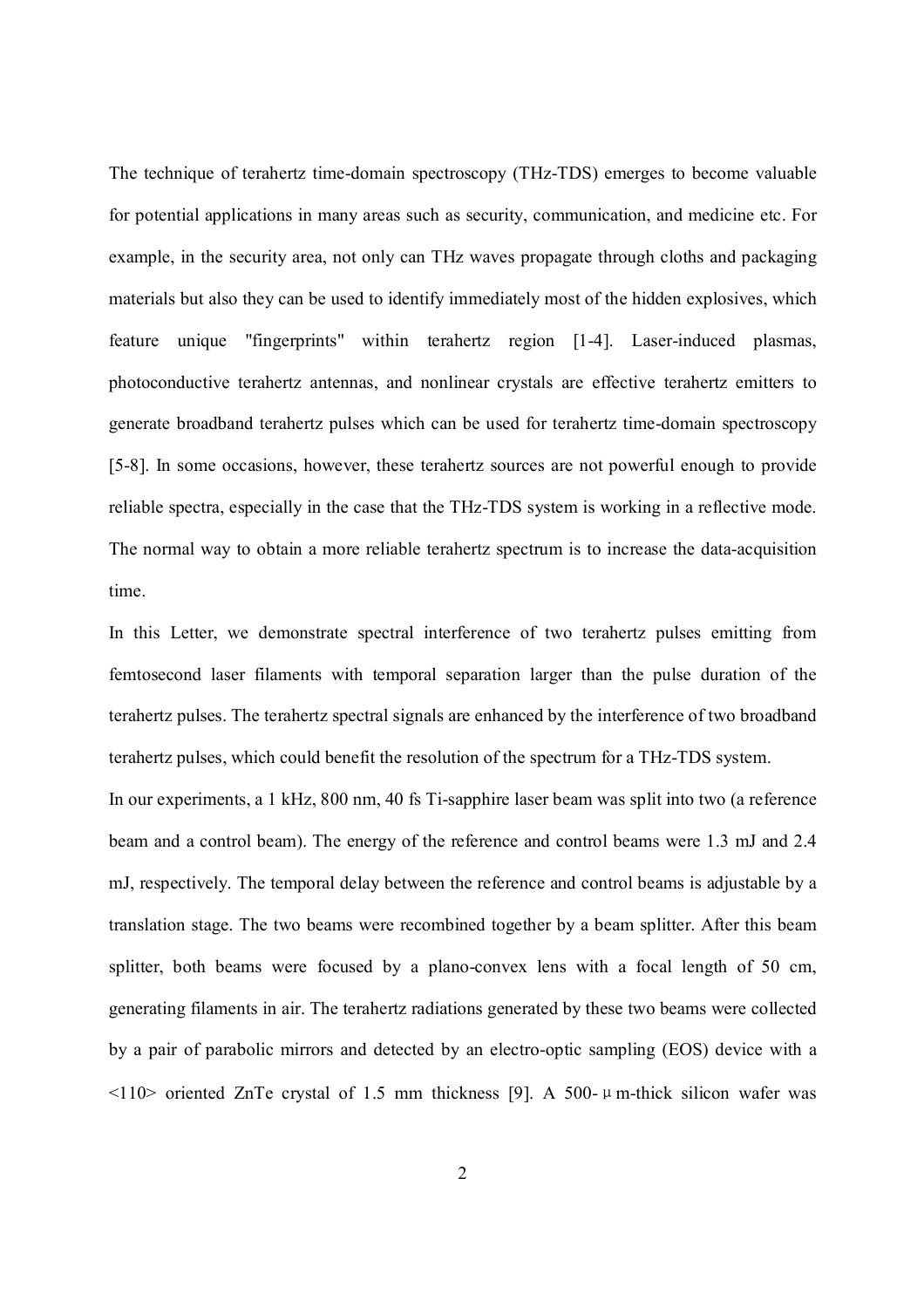applied between the two parabolic mirrors to block the residual fundamental pulses and white light from the filaments.

We measured terahertz radiations from filaments generated by the reference and control beams at each specific delay. The terahertz waveforms and their Fourier transform spectra for each temporal delay between the reference and control beams are specified in Figs. 1 and 2, respectively. Figure 1(a) presents the typical terahertz waveform obtained from filaments created by the reference beam only and Fig. 1(b) for the control beam only. Their corresponding spectra are shown in dashed line for the reference beam and dotted line for the control beam in Fig.  $2(a)$ . Their spectral profiles over the whole terahertz frequency domain are similar. The spectral amplitude for the reference beam, however, is lower because this beam is weaker compared to the control beam. When both the reference and control beams initiate filaments, the waveforms and spectra of terahertz radiations from the filaments make interesting changes. In the case of no temporal delay between the reference and control beams [Fig. 1(c)], the spectral profiles of terahertz radiation from these two beams are the same as terahertz emission either from the reference beam or from the control beam. And its spectral amplitude is close to the sum of terahertz emission produced by the reference and control beams [solid line in Fig. 2(a)]. When the strong pulse (control beam) is 4-ps delayed from the weak pulse (reference beam), the time difference of the two terahertz pulses generated by these two beams is larger than the terahertz pulses' temporal width [Fig. 1(d)]. Compared with the terahertz waveform obtained with only the control beam in Fig. 1(b), the phase of the terahertz waveform radiated from the delayed control beam slightly changes while the modification in its amplitude is negligible [Fig. 1(d)]. Meanwhile, frequency modulation is observed within the whole terahertz spectral envelope, as shown by solid line in Fig. 2(b). When the reference beam is 8-ps ahead of the control beam, the whole spectrum shows increased frequency modulation accompanied with more periodic peaks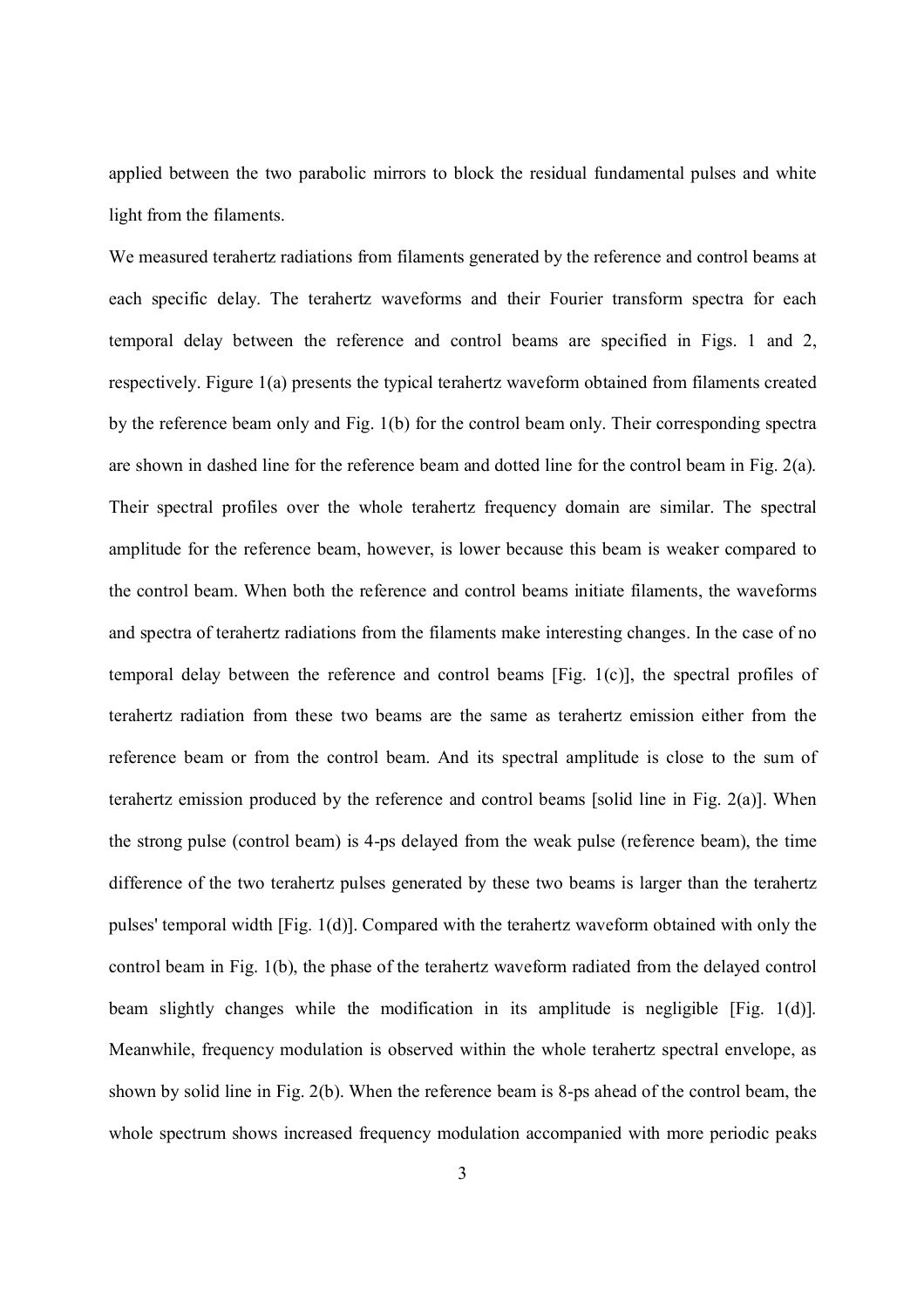and narrower bandwidth, as shown by solid line in Fig. 2(c). The waveform of the terahertz pulse emitting from the 8-ps delayed control beam is quite similar to that obtained with the 4-ps delayed control beam [Figs. 1(d) and 1(e)].

When the strong pulse (control beam) propagates ahead of the weak pulse (reference beam), the amplitudes of the terahertz waveforms radiated from the delayed reference beams are reduced to a quarter of the terahertz signal emitting from the original reference beam, as shown in Figs. 1(f) and 1(g). Their corresponding spectral amplitudes are shown in dotted lines in Figs. 2(b) and 2(c). It is obvious that the frequency modulation phenomenon becomes weaker and noisy than the terahertz spectra obtained when the control pulse propagates behind the reference pulse. This dramatic drop in the terahertz amplitude created by the reference pulse is due to the nonlinear interaction between the two filaments generated by the reference and control pulses. When the reference pulse propagates after the control pulse, it will feel the strong plasma defocusing effect induced by filamentation process of the control pulse. Consequently, most of its pulse energy is diffracted out to the energy reservoir [10], which results in the generation of a weaker terahertz pulse. However, the energy of the control pulse is high enough to overcome the plasma defocusing effect induced by filamentation process of the reference pulse when the control pulse travels behind the reference pulse. In this situation, therefore, no obvious decrease in the amplitude of the terahertz pulse generated by the control beam is observed, except for minor changes in the phase of this pulse.

The evolution of the spectral full width at half maximum of these periodic peaks as a function of the temporal difference between the reference and control pulses is illustrated in Fig. 3. Each point corresponds to an average spectral width of the periodic peaks measured at a specified temporal delay between two pulses in the experiment. All these data are collected while the control beam travels in front of the reference beam. When the temporal separation of the two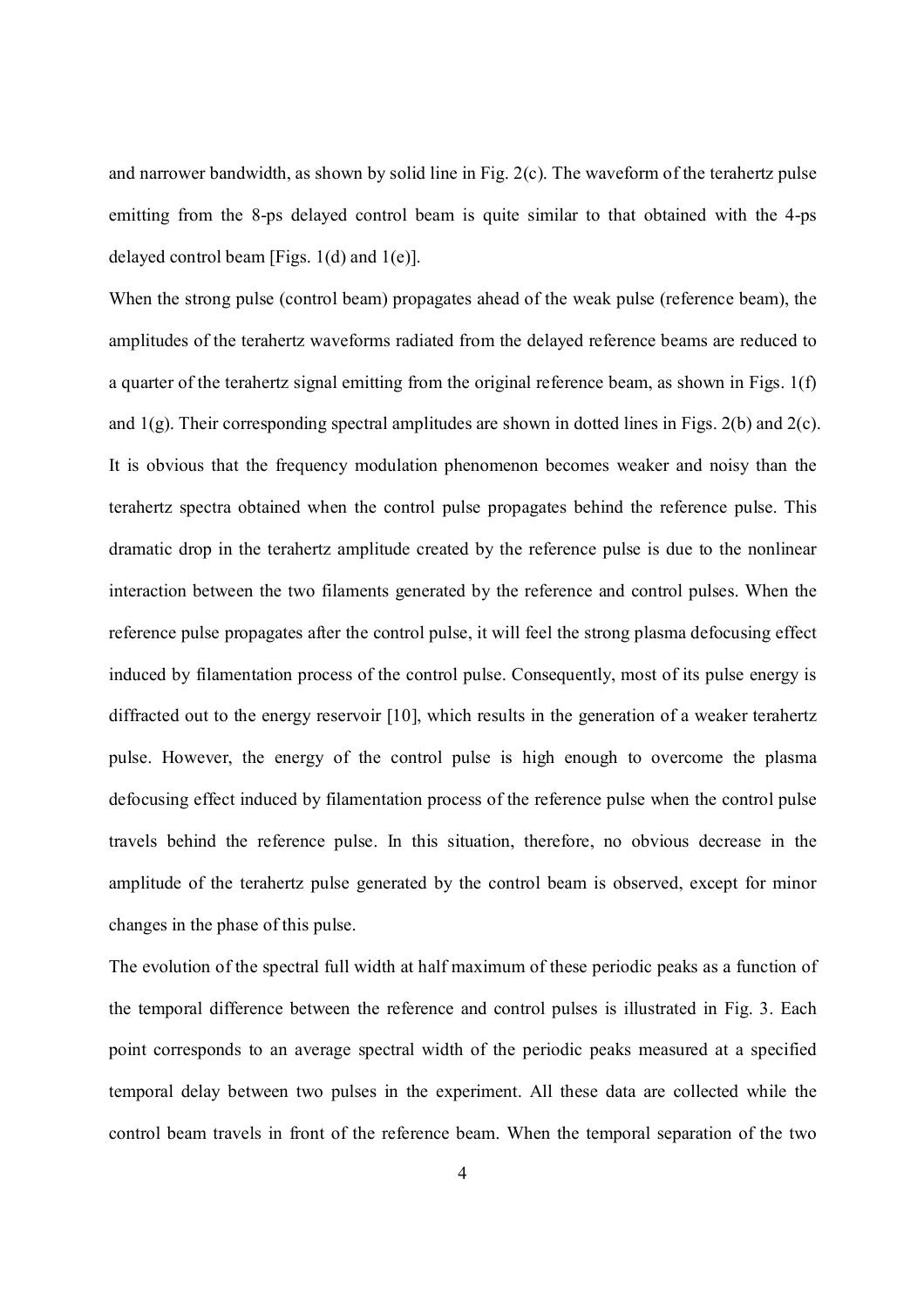pulses increases from 1.33 ps to 10.66 ps, the terahertz spectral width drops from 0.7 THz to 0.1 THz, accordingly. This measurement indicates that the periodic peaks become narrower with the increase of time delay between the two laser pulses. This spectral width curve can be well fitted (solid line, Fig. 3) by using the following equation:

$$
\Delta f \cdot \Delta t = 1, \tag{1}
$$

where  $\Delta f$  is the terahertz spectral width at half maximum, and  $\Delta t$  is the time difference between the reference and control terahertz pulses. This observation suggests that the terahertz spectral width  $(f \Delta f)$  only depends on the time difference between two terahertz pulses  $(f \Delta t)$ .

The occurrence of these periodic spectral peaks within the whole terahertz spectral envelope can be explained by interference effects of two delayed terahertz pulses emitting from filaments formed by two discrete, successive femtosecond laser pulses (a reference pulse and a delayed control pulse). Each spectral peak in the modulated terahertz spectrum represents a constructive interference of this spectral component. The intensity at each frequency is a coherent superposition of the spectral components from the reference and control terahertz pulses at this measured wavelength  $(\lambda)$  [11], i.e.,

$$
I(\lambda) \sim \left[ E(\lambda)_0^{ref} + E(\lambda)_0^{control} \right]^2 \cos^2\left(\frac{\pi d}{\lambda}\right) + C(\lambda), \tag{2}
$$

where *d* is the distance between the reference and control pulses,  $E(\lambda)_{0}^{ref}$  and  $E(\lambda)_{0}^{control}$  are spectral amplitudes of terahertz components from the reference and control terahertz pulses at wavelength  $\lambda$ , respectively. Here  $C(\lambda)$  depends on the difference of  $E(\lambda)_{0}^{ref}$  and  $E(\lambda)_{0}^{control}$ , which equals to zero when the reference and control beams have the same energy. Figure 4 illustrates the experimental and calculated spectral intensity of two successive terahertz pulses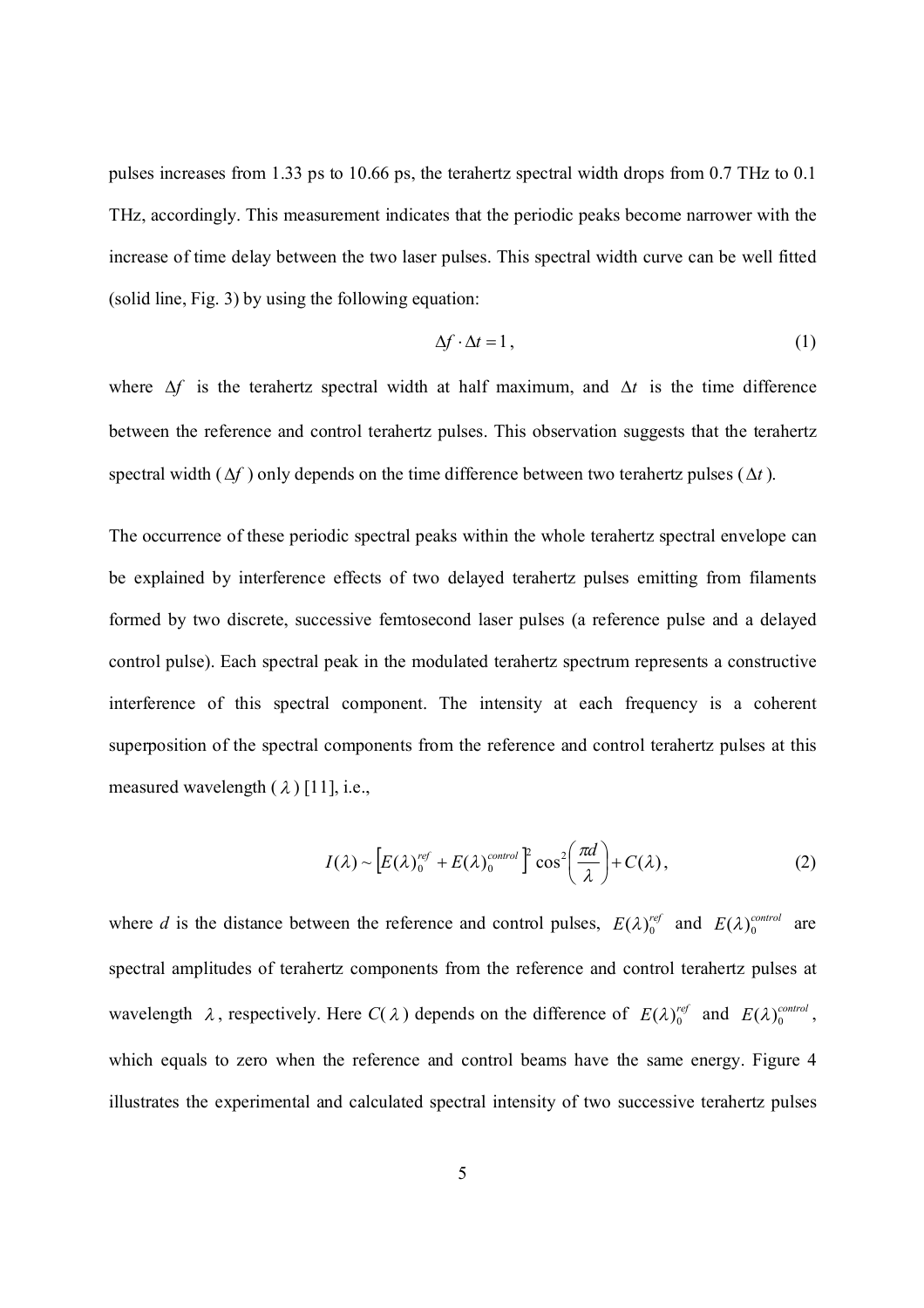emitting from filaments formed by the reference beam and 4-ps delayed control beam. The experimental curve is obtained by squaring the amplitude of the terahertz spectrum acquired when the control beam propagates 4 ps before the reference beam [solid curve in Fig. 2(b)]. The calculation is based on the Eq. (2) and it fits the experimental curve very well. Some minor difference comes from nonlinear interaction of two successive filaments [12-14]. The plasma induced by the leading reference beam affects the formation of the filaments generated by the trailing control beam, which results in some nonlinear effects superposed on the spectrum of terahertz spectral interference. Equation (2) also indicates that the frequency of spectral modulation is related to the temporal separation between the two successive terahertz pulses. The further the two terahertz pulses depart from each other, the higher the frequency modulation is. Therefore, the modulation frequency in the terahertz spectral envelope can be easily manipulated by modification of the temporal separation of the reference and control pulses. Also, the spectral peaks can be smoothly tuned in the same way.

In conclusion, we have produced spectral interference in the terahertz region by two terahertz pulses emitting from filaments induced by two successive femtosecond pulses. The amplitude of the whole terahertz spectral envelope is enhanced by interference of two terahertz pulses. The central frequency and the spectral bandwidth of the terahertz periodic peaks are tunable by manipulating the temporal separation between the leading and trailing terahertz pulses. Not only can this terahertz spectrum could improve the signal to noise ratio in the terahertz time-domain spectroscopy by tuning the spectral peaks to the absorption lines of the interested samples, but also provide a unique way to study the nonlinear interaction of time-delayed filaments by monitoring the interaction-induced change of the terahertz spectral interference.

This work was supported by the National Basic Research Program of China (No. 2014CB339801) and the National Natural Science Foundation of China (Nos. 11474202 and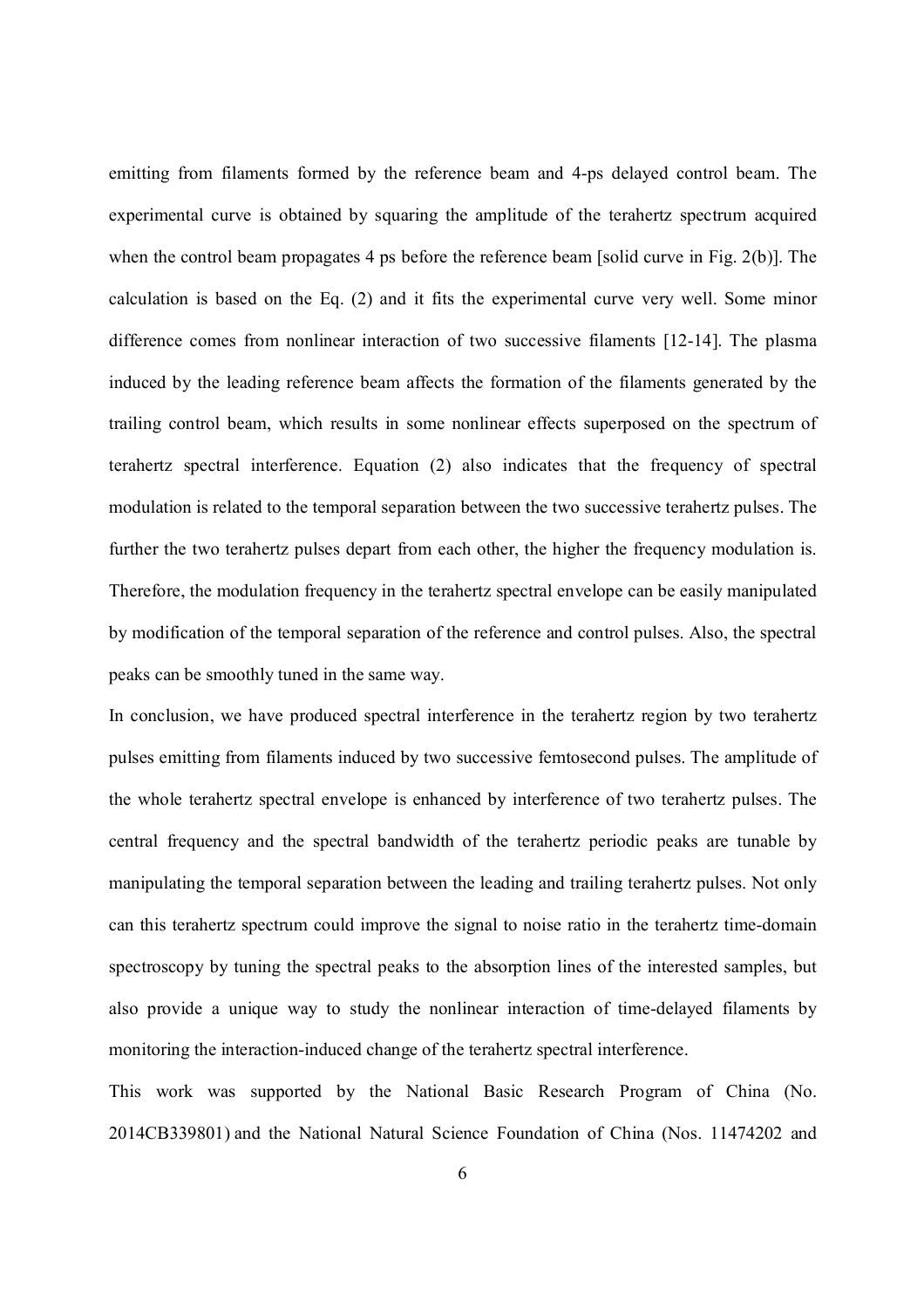11104259, 11421064).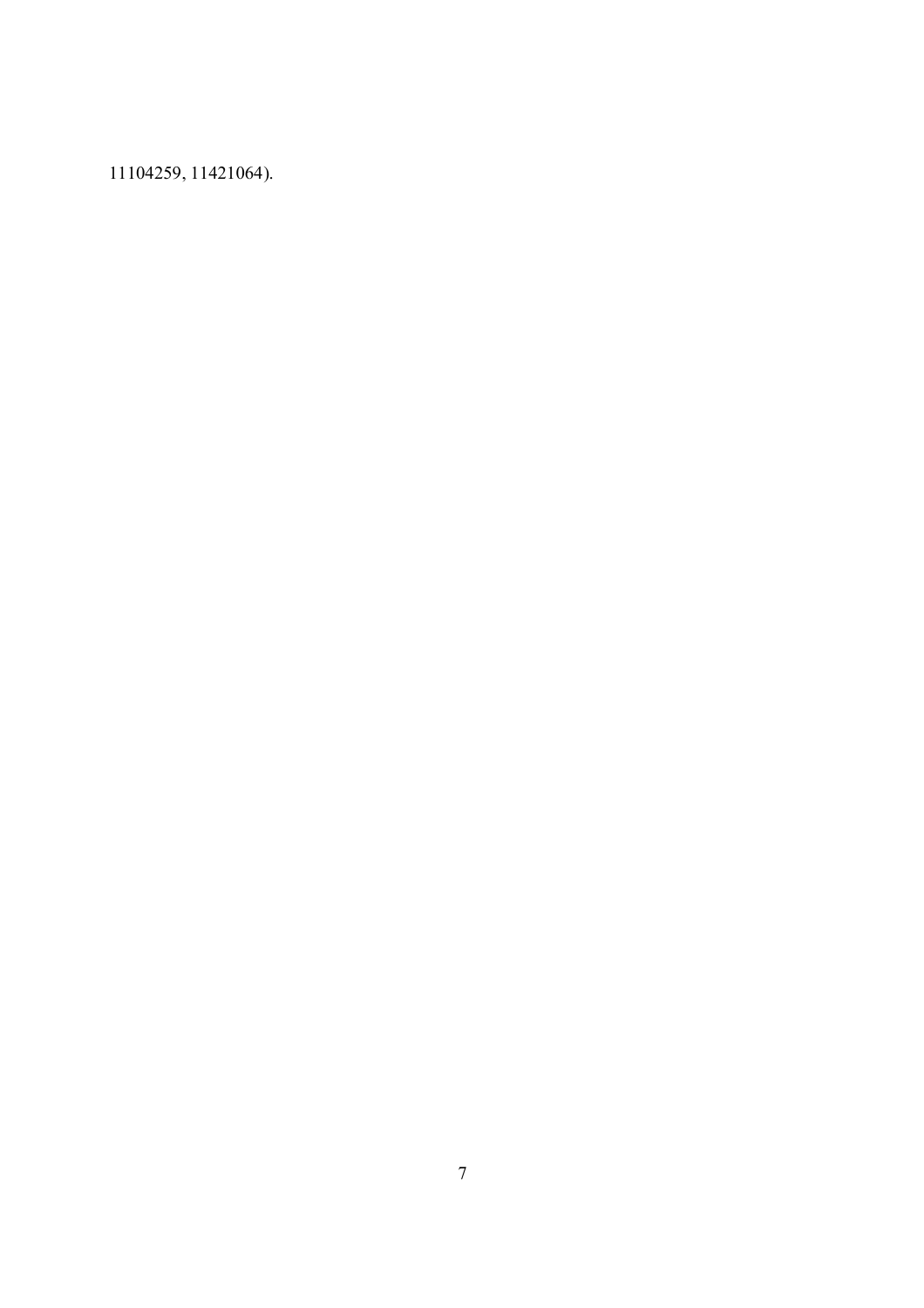## **References**

- 1. M. Tonouchi, "Cutting-edge terahertz technology", Nat. Photonics **1**, 97 (2007).
- 2. L. Ho, M. Pepper, and P.Taday, "Terahertz spectroscopy: Signatures and fingerprints", Nat. Photonics **2**, 541 (2008).
- 3. B. Fischer, M. Hoffmann, H. Helm, G. Modjesch, and P. Jepsen, "Chemical recognition in terahertz time-domain spectroscopy and imaging", Semicond. Sci. Technol. **20**, 246 (2005).
- 4. P. Y. Han, and X.-C. Zhang, "Free-space coherent broadband terahertz time-domain spectroscopy", Meas. Sci. Technol. **12**, 1747 (2001).
- 5. M. Li, H. Pan, Y. Tong, C. Chen, Y. Shi, J. Wu, H. Zeng, "All-optical ultrafast polarization switching of terahertz radiation by impulsive molecular alignment", Opt. Lett. **36**, 3633 (2011).
- 6. Y. Chen, T. Wang, C. Marceau, F. Théberge, M. Châteauneuf, J. Dubois, O. Kosareva, and S. L. Chin, "Characterization of THz emission from a DC-biased filament in air," Appl. Phys. Lett. **95**, 101101 (2009).
- 7. D. S. Kim, and D. S. Citrin, "Coulomb and radiation screening in photoconductive terahertz sources," Appl. Phys. Lett. **88**, 161117 (2006).
- 8. C. Kübler, R. Huber, and A. Leitenstorfer, "Ultra broadband terahertz pulses: Generation and field-resolved detection", Semicond. Sci. Technol. **20**, S128 (2005).
- 9. Y. Chen, C. Marceau, W. Liu, Z.-D. Sun, Y. Zhang, F. Théberge, M. Châteauneuf, J. Dubois and S. L. Chin, Appl. Phys. Lett. **93**, 231116 (2008).
- 10. S. L. Chin, S. A. Hosseini, W. Liu, Q. Luo, F. Théberge, N. Aközbek, A. Becker, V. P. Kandidov, O. G. Kosareva, and H. Schroeder, "The propagation of powerful femtosecond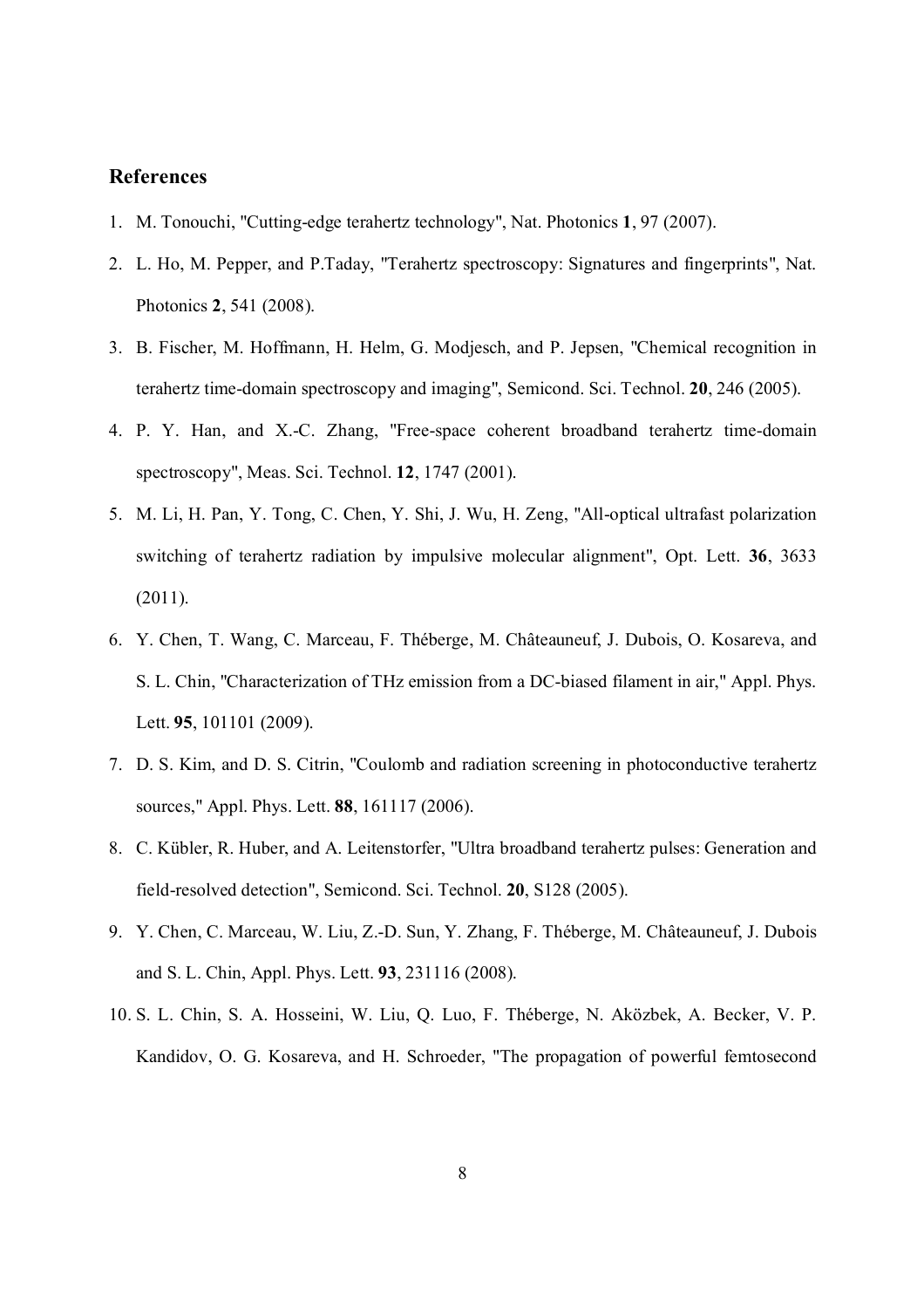laser pulses in optical media: physics, applications, and new challenges", Can. J. Phys. **83**, 863 (2005).

- 11. S. L. Chin, V. François, J. M. Watson, and C. Delisle, "Spectral modulation of two coherently separated femtosecond laser pulses", Appl. Opt. **31**, 3383 (1992).
- 12. H. Cai, J. Wu, P. Lu, X. Bai, L. Ding, and H. Zeng, "Attraction and repulsion of parallel femtosecond filaments in air", Phys. Rev. A **80**, 051802 (2009).
- 13. X. Yang, J. Wu, Y. Tong, L. Ding, Z. Xu, and H. Zeng, "Femtosecond laser pulse energy transfer induced by plasma grating due to filament interaction in air", Appl. Phys. Lett. **97**, 071108 (2010).
- 14. P. Lu, J. Wu, and H. Zeng, "Manipulation of plasma grating by impulsive molecular alignment", Appl. Phys. Lett. **103**, 221113 (2013).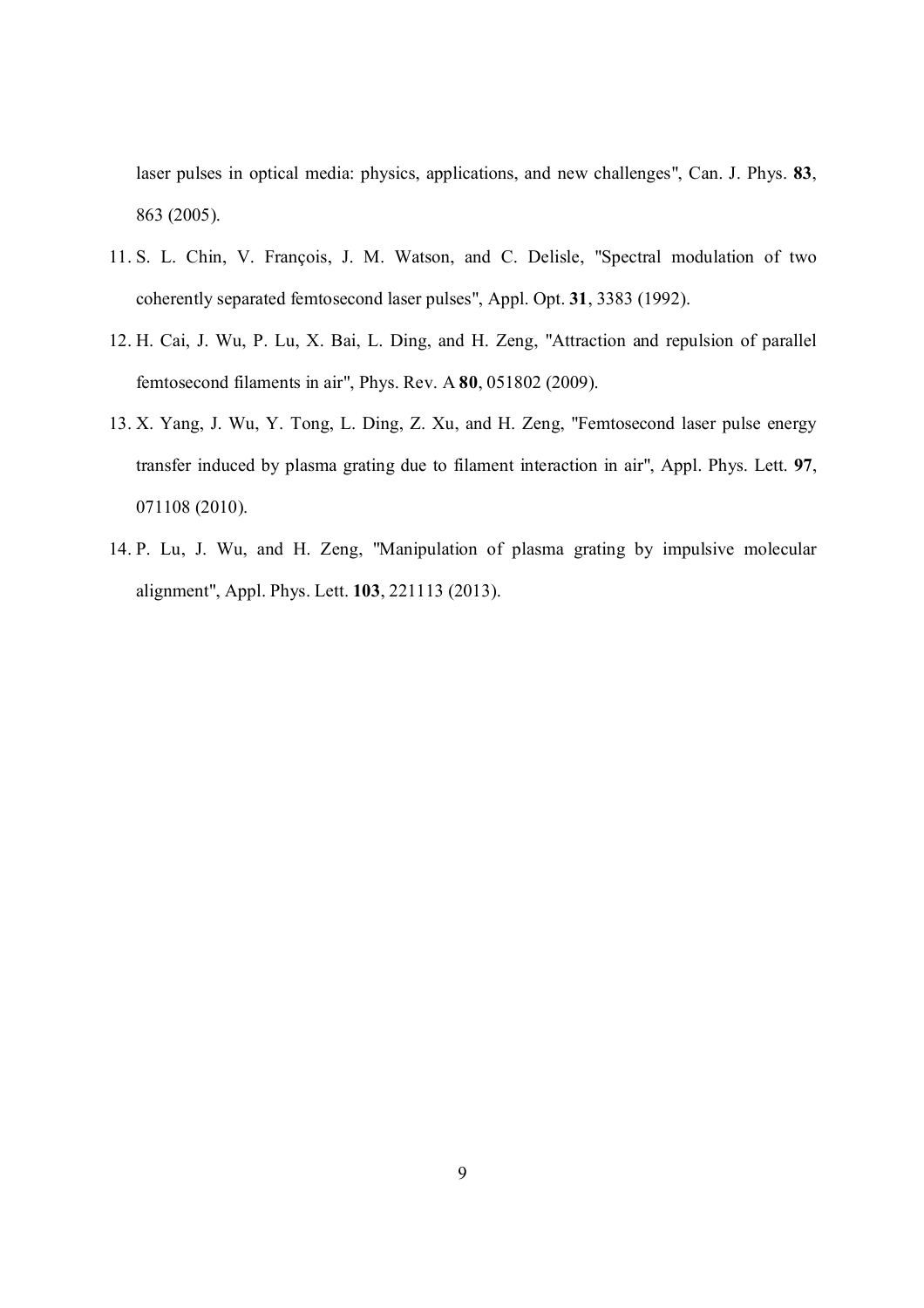## **Figure Captions:**

Fig. 1. (Color online) Waveforms of terahertz radiation from filaments induced by (a) the reference beam, (b) the control beam, (c) the reference beam and control beam simultaneously (same delay), (d) the reference beam and 4-ps delayed control beam, (e) the reference beam and 8-ps delayed control beam, (f) the 4-ps delayed reference beam and control beam, and (g) the 8-ps delayed reference beam and control beam.

Fig. 2. (Color online) Spectral amplitudes for terahertz radiation from filaments induced by (a) the reference beam (dashed line), the control beam (dotted line), both the reference beam and control beam (solid line), (b) the reference beam and 4-ps delayed control beam (solid line), the reference beam and 4-ps ahead control beam (dotted line), (c) the reference beam and 8-ps delayed control beam (solid line), the reference beam and 8-ps ahead control beam (dotted line).

Fig. 3. (Color online) Spectral width of periodic peaks as a function of the temporal difference between the reference and control pulses.

Fig. 4. (Color online) (a) Experimental and (b) calculated spectral intensity of two successive terahertz pulses emitting from filaments formed by the reference beam and 4-ps delayed control beam.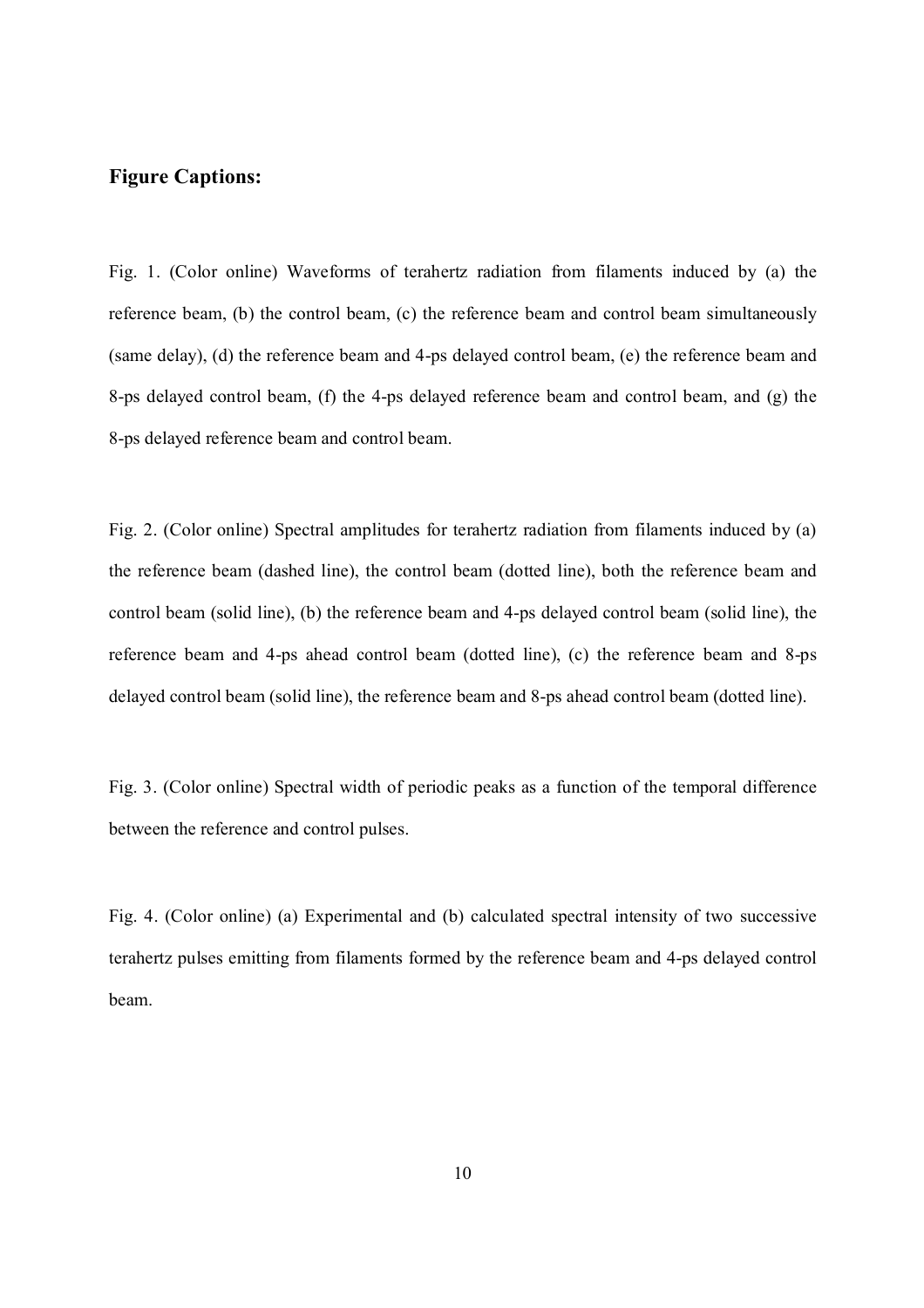Figure 1:

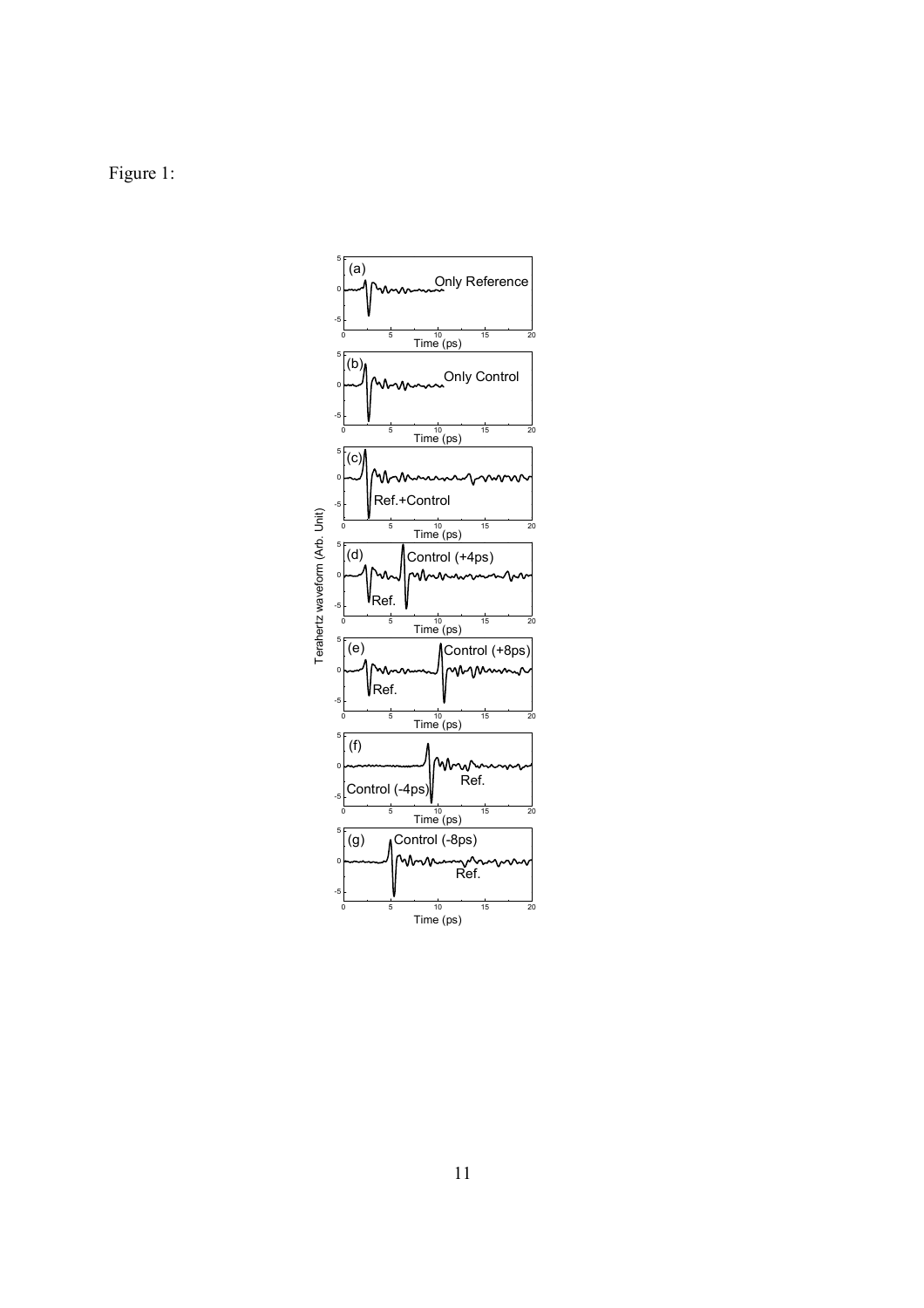Figure 2:

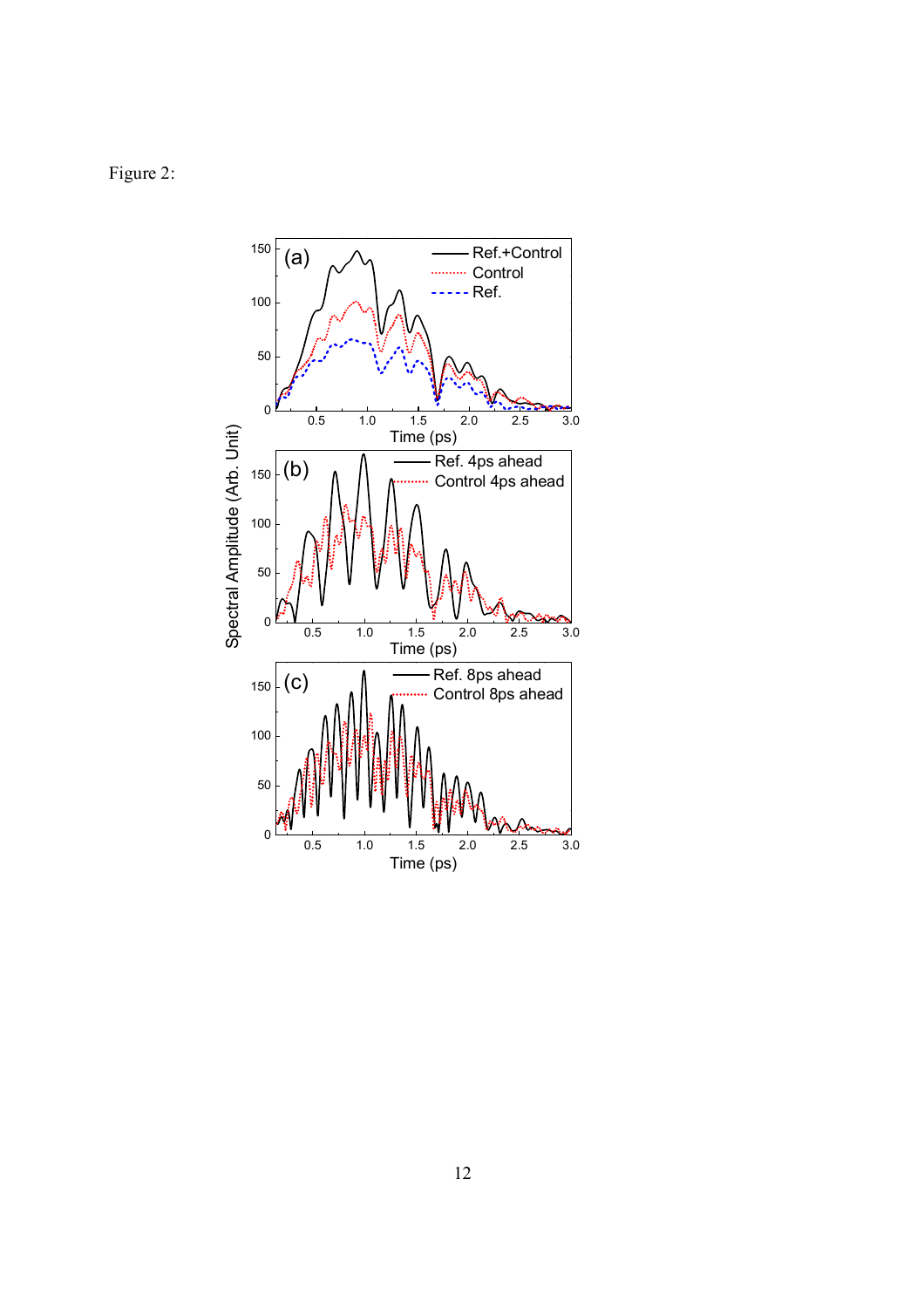Figure 3: